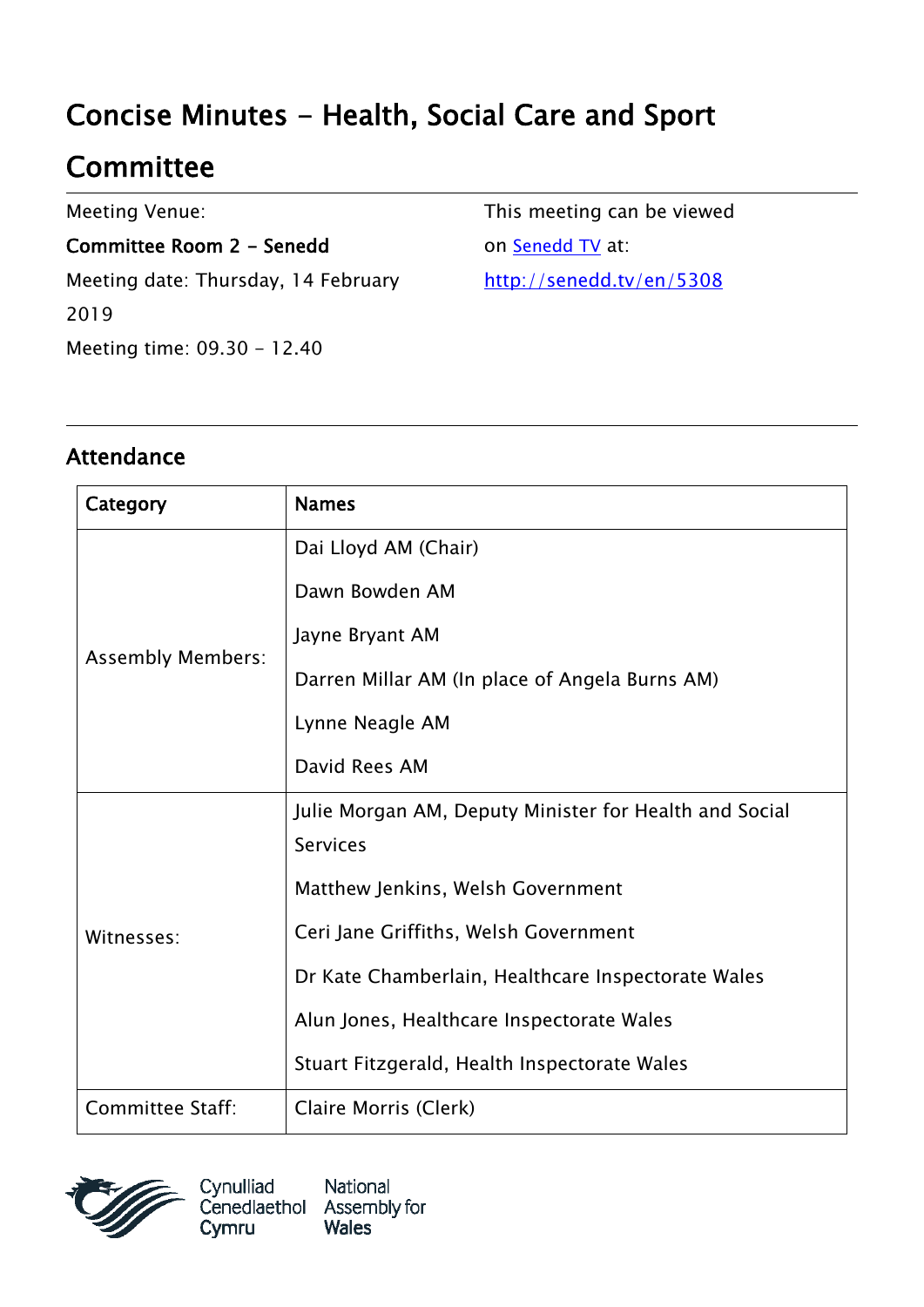| Tanwen Summers (Second Clerk) |
|-------------------------------|
| Evan Jones (Deputy Clerk)     |
| Stephen Boyce (Researcher)    |
| Amy Clifton (Researcher)      |

#### 1 Introductions, apologies, substitutions and declarations of interest

- 1.1 The Chair welcomed Members to the meeting.
- 1.2 Apologies were received from Helen Mary Jones AM.
- 1.3 Apologies were received from Neil Hamilton AM.
- 1.4 Apologies were received from Angela Burns AM. Darren Millar AM attended as a substitute.

# 2 Impact of the Social Services and Well-being (Wales) Act 2014 in relation to Carers: Evidence session with the Deputy Minister for Health and Social Services

2.1 The Committee received evidence from the Deputy Minister for Health and Social Services.

### 3 General Scrutiny: Evidence session with Healthcare Inspectorate Wales

3.1 The Committee received evidence from Healthcare Inspectorate Wales.

#### 4 Paper(s) to note

- 4.1 Letter from Older People's Commissioner for Wales to Cabinet Secretary for Health and Social Services on Winter Pressures
- 4.1 The Committee noted the letter.

# 4.2 Letter from Older People's Commissioner for Wales to Health Boards on Winter **Pressures**

4.2 The Committee noted the letter.